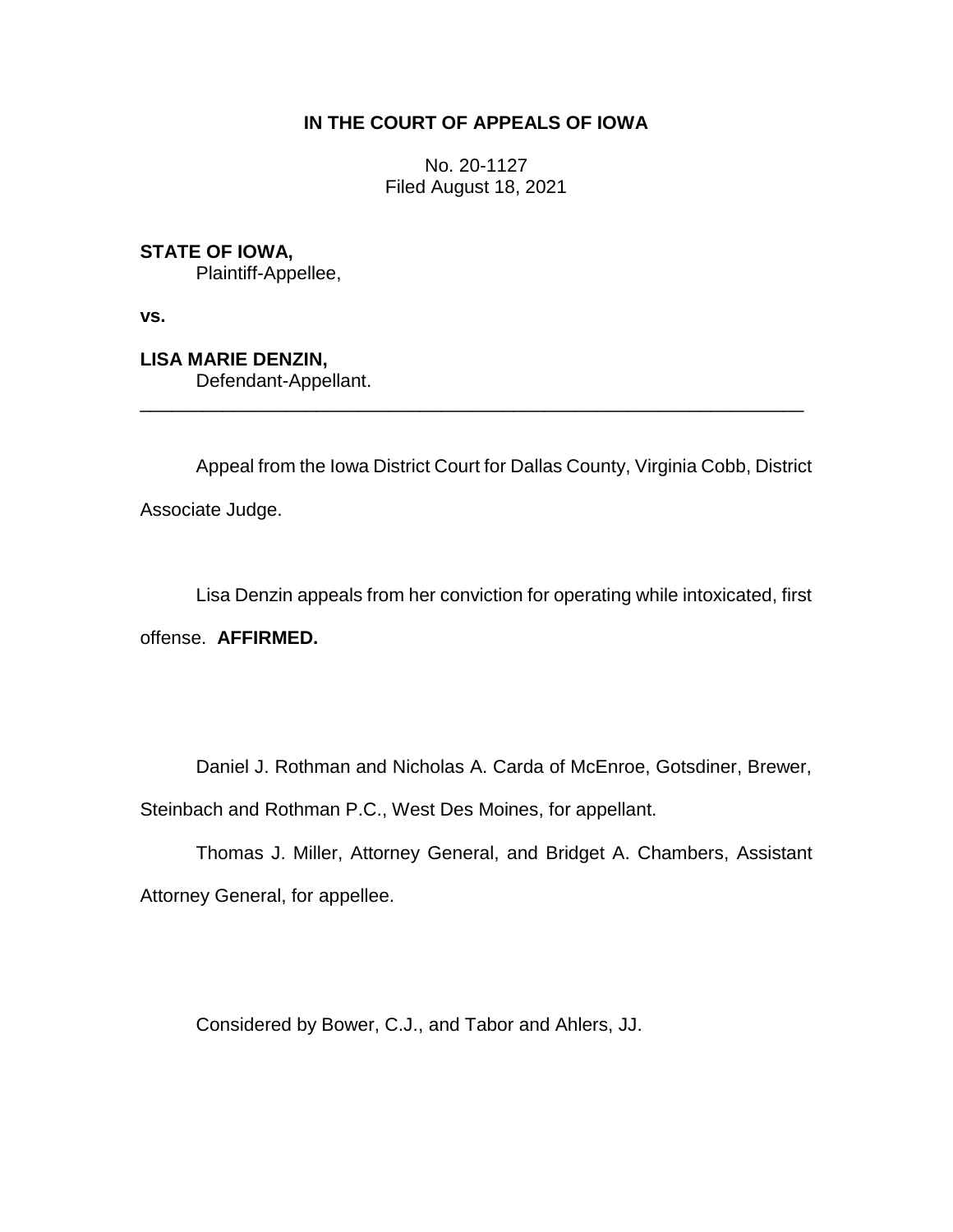### **BOWER, Chief Judge.**

Lisa Denzin appeals the district court's denial of her motion to suppress and

her conviction after a bench trial of operating while intoxicated (OWI), first offense.

Upon our review, we find reasonable suspicion supported the officer's request for

a preliminary breath test, the district court correctly denied Denzin's motion to

suppress, and we affirm Denzin's conviction.

The following recitation of the facts by the district court are fully supported

by the record:

On or about October 11, 2019, at approximately 11 p.m., Deputy [Joey] Marchant came upon a Honda Pilot, on the west-bound side of the highway (Highway 6 just east of Adel), pulled over to the left with its flashers on. Out of concern that the vehicle and driver might be stranded, Marchant pulled over to do a welfare check of the vehicle and occupant(s). There was no exhaust coming from the vehicle, but Marchant could observe that the dash light clusters were on in the vehicle. When the deputy approached the vehicle, the occupant of the driver's seat, [Denzin], rolled down the window at his request. [Denzin] was the sole occupant of the vehicle. The deputy noted the vehicle was not running at the time, but located the keys on the driver's seat.

[Denzin] exited the vehicle at Marchant's request, at which time he noted the odors of alcoholic beverages emanating from her. [Denzin] indicated that she thought she was on Interstate 80. Marchant noted other signs of intoxication, including bloodshot and watery eyes, slow movements, she forgot to take her seatbelt off before trying to exit, and she dropped her cellphone as she was exiting. Her balance was unsteady, and Marchant thought she was going to fall over. Marchant asked if [Denzin] thought she should be driving, to which she responded, "No." During this time, the defendant's adult daughter arrived to get her. Marchant noticed an empty bottle of Barefoot Wine on the passenger seat, and a can of White Claw. Deputy Marchant requested field sobriety tests and a preliminary breath test, both of which [Denzin] refused. Marchant placed [Denzin] under arrest for OWI. [Denzin] was given an opportunity to make calls, and after having been read the implied consent advisory, [Denzin] refused to take a breath test.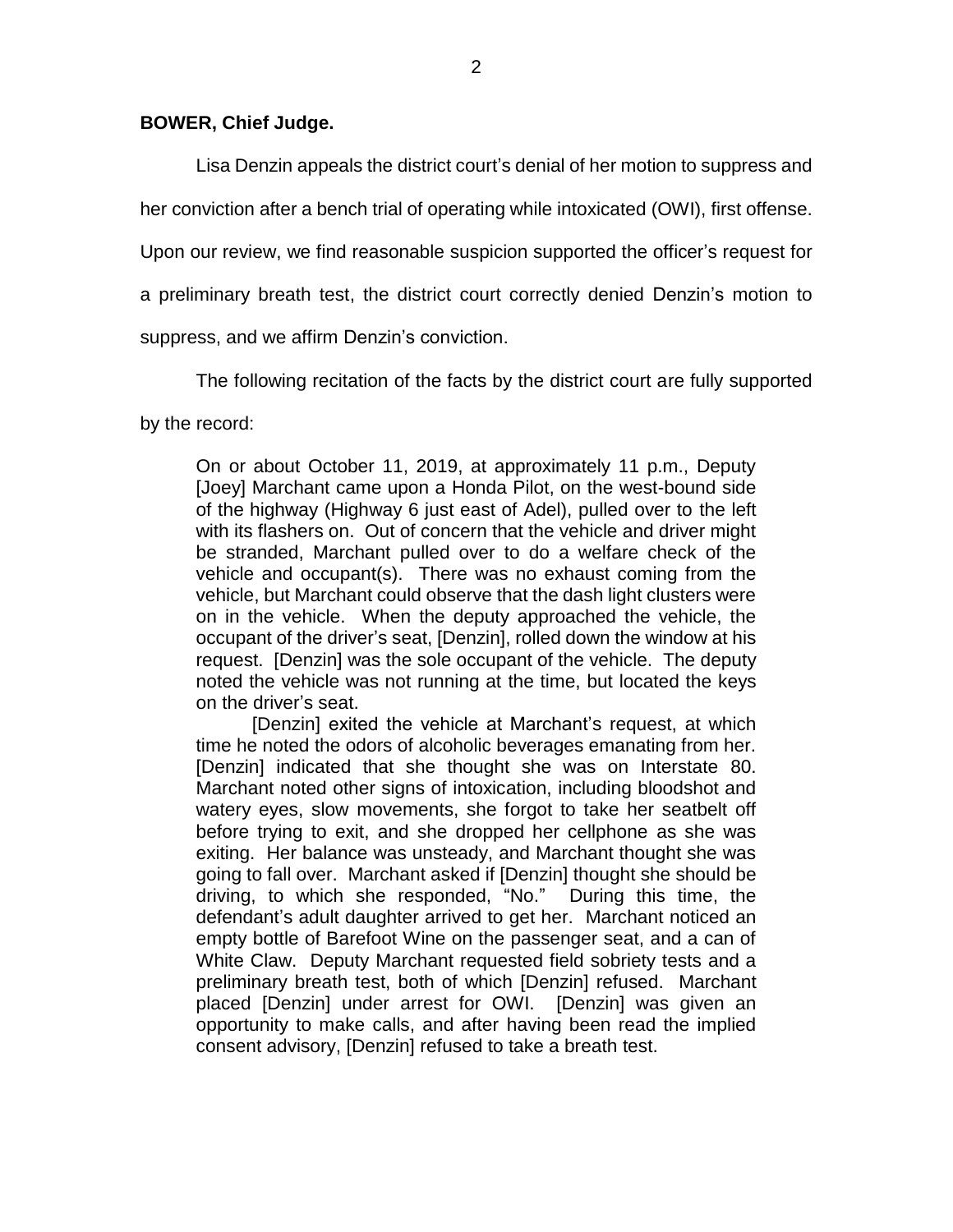Iowa Code section 321J.2(1)(a) (2019) provides: "A person commits the offense of operating while intoxicated if the person operates a motor vehicle . . . [w]hile under the influence of an alcoholic beverage or other drug or a combination of such substances." Section 321.1(48) provides this pertinent definition: "'Operator' or 'driver' means every person who is in actual physical control of a motor vehicle upon a highway."

*I. Was there reasonable suspicion to support the officer's request for preliminary breath test?*

"When a defendant challenges a district court's denial of a motion to suppress based upon the deprivation of a state or federal constitutional right, our standard of review is de novo." *State v. Brown*, 930 N.W.2d 840, 844 (Iowa 2019) (citation omitted). "We examine the entire record and 'make an independent evaluation of the totality of the circumstances.'" *Id.* (citation omitted). *"*In doing so, we evaluate each case 'in light of its unique circumstances.'" *Id.* (citation omitted).

The question presented first is, under the facts and circumstances known to the officer at the time implied consent was invoked, whether there was reasonable grounds to believe Denzin had operated the vehicle while intoxicated. *See State v. Boleyn*, 547 N.W.2d 202, 205 (Iowa 1996). Denzin does not contest she was intoxicated while in the vehicle. She argues, however, Deputy Marchant did not have reasonable grounds to believe she had *operated* the vehicle *while* she was intoxicated. Prior cases provide some guidance.

In *Munson v. Iowa Department of Transportation*, 513 N.W.2d 722, 723 (Iowa 1994), our supreme court addressed whether an arresting officer, pursuant to implied-consent law, possessed reasonable grounds to believe Munson was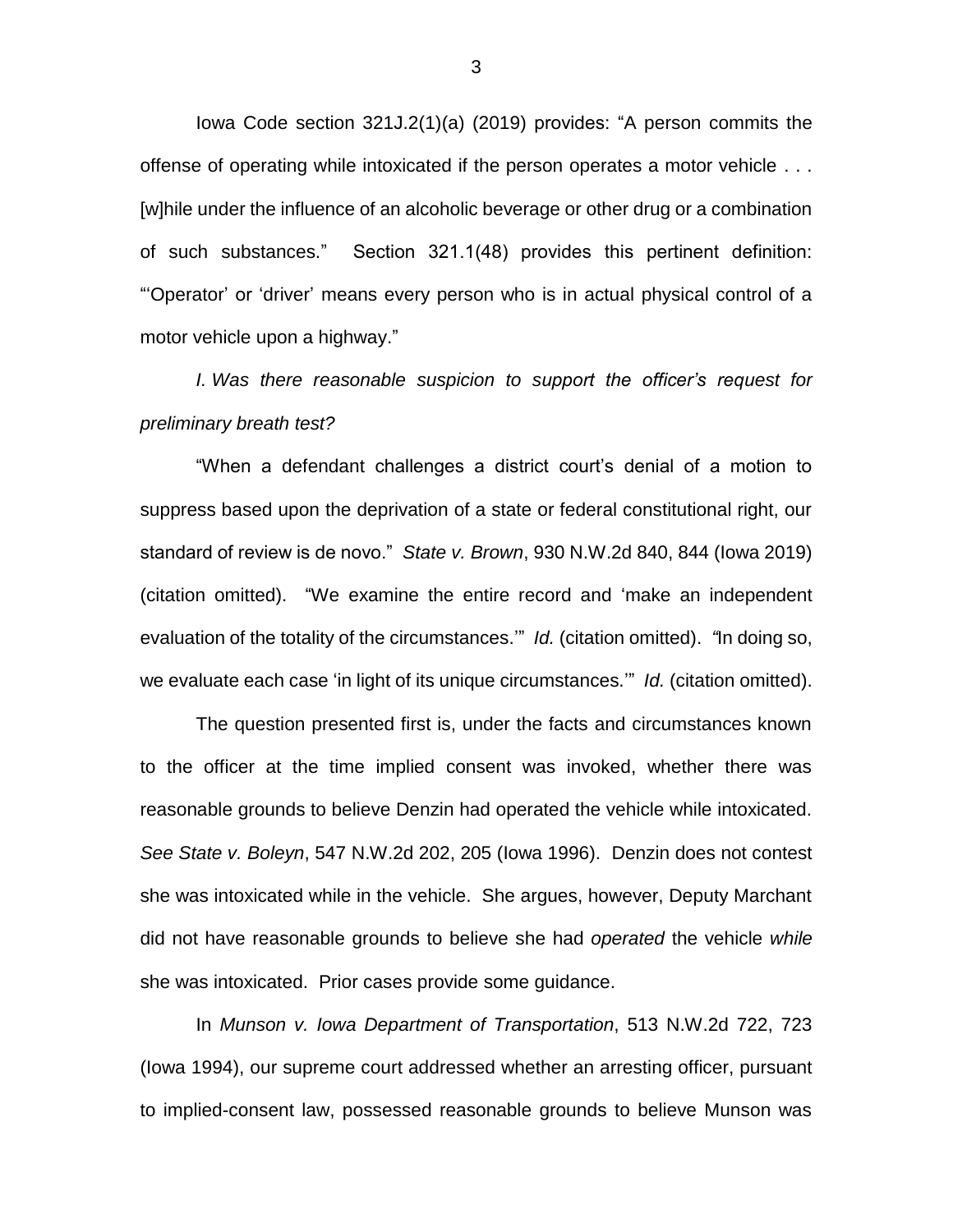operating a motor vehicle while intoxicated. Munson was found asleep behind the steering wheel of his vehicle parked in a private parking area. *Munson*, 513 N.W.2d at 723. The keys were in the ignition and the radio on, but the engine was not running. *Id.* The court held there was no substantial evidence the officer had reasonable grounds to believe Munson was operating a vehicle at the time he was observed in the parking lot. *Id.* at 724.

In *State v. Braun*, 495 N.W.2d 735, 737 (Iowa 1993), an officer discovered Braun sleeping behind the wheel at 5:23 a.m. "parked on the yellow center line of Highway F70, a position which required oncoming cars from either direction to maneuver around it. The car was not running and the headlights were not illuminated." Braun challenged the officer's invocation of preliminary breath test, contending the officer did not have reasonable grounds to believe he had operated his car while intoxicated. *Braun*, 495 N.W.2d at 738–39. The supreme court disagreed, noting: "[T]he elements of a crime may be proven by circumstantial evidence as well as direct evidence. Direct evidence and circumstantial evidence are equally probative. Operation of the motor vehicle by the defendant may be established by circumstantial evidence." *Id.* at 739 (citation omitted). The supreme court found:

There is an abundance of circumstantial evidence that Braun had driven his car to the location where Deputy Burmeister found him and that Braun had driven there in an intoxicated condition. Braun was asleep in the driver's seat, with all of the controls within his reach. The car was dangerously parked in the middle of an undivided highway. Deputy Burmeister did not see any other person walking along the highway away from the car. No alcohol containers were found in the car nor were seen on the ground. Braun appeared drunk and Burmeister smelled alcohol on his breath. Finally, Braun admitted at the scene where Burmeister found him and again at the

4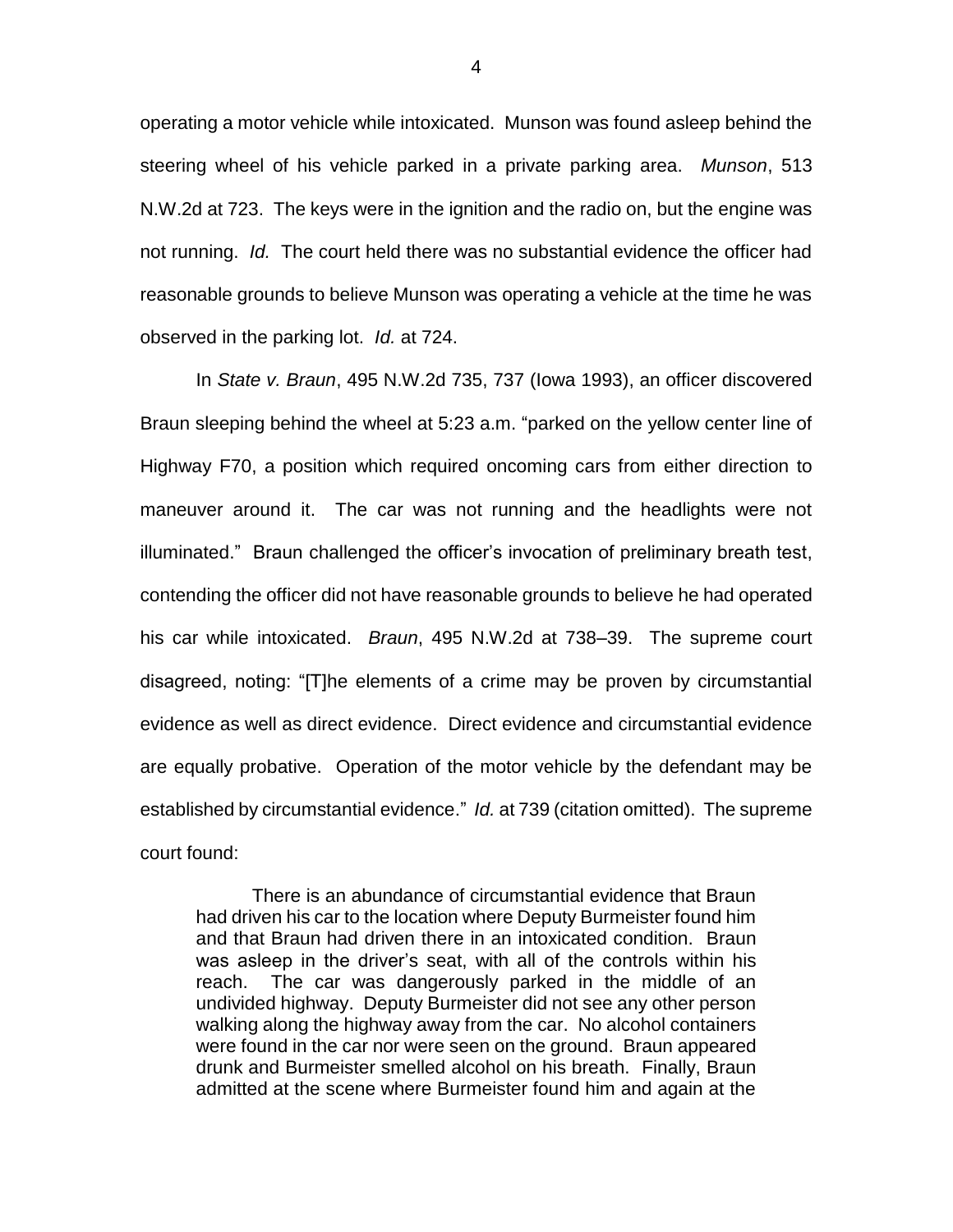public safety building that he had drunk intoxicants and then driven to the location on Highway F70.

*Id.*

Unlike Munson and Braun, Denzin was awake when the officer approached. She was the sole occupant of the vehicle, was buckled into the driver's seat, and the dash lights were illuminated. She told the deputy she thought she was on a completely different highway. There was an empty (or almost empty) wine bottle on the passenger seat. All these indicia allow the inference she had not been in that location for an extended time and she drove while intoxicated to come to be there; we find it unlikely this driver ran out of gas, began drinking, and was in such a state of intoxication just a few minutes later when her daughter arrived. We find upon our de novo review there was reasonable suspicion to request a preliminary breath test.

#### *II. Sufficiency of the evidence to support conviction.*

Denzin also maintains there is insufficient evidence she operated a vehicle to support the conviction.

When reviewing sufficiency-of-the-evidence challenges, we "consider all of the record evidence viewed 'in the light most favorable to the State, including all reasonable inferences that may be fairly drawn from the evidence.'" *State v. Sanford*, 814 N.W.2d 611, 615 (Iowa 2012) (citation omitted). "In a bench trial, we review the district court's findings as we would a jury verdict, meaning we will affirm the verdict if supported by substantial evidence." *State v. Miller*, No. 20-0065, 2021 WL 810837, at \*1 (Iowa Ct. App. Mar. 3, 2021) (citing *State v. Weaver*, 608 N.W.2d 797, 803 (Iowa 2000)).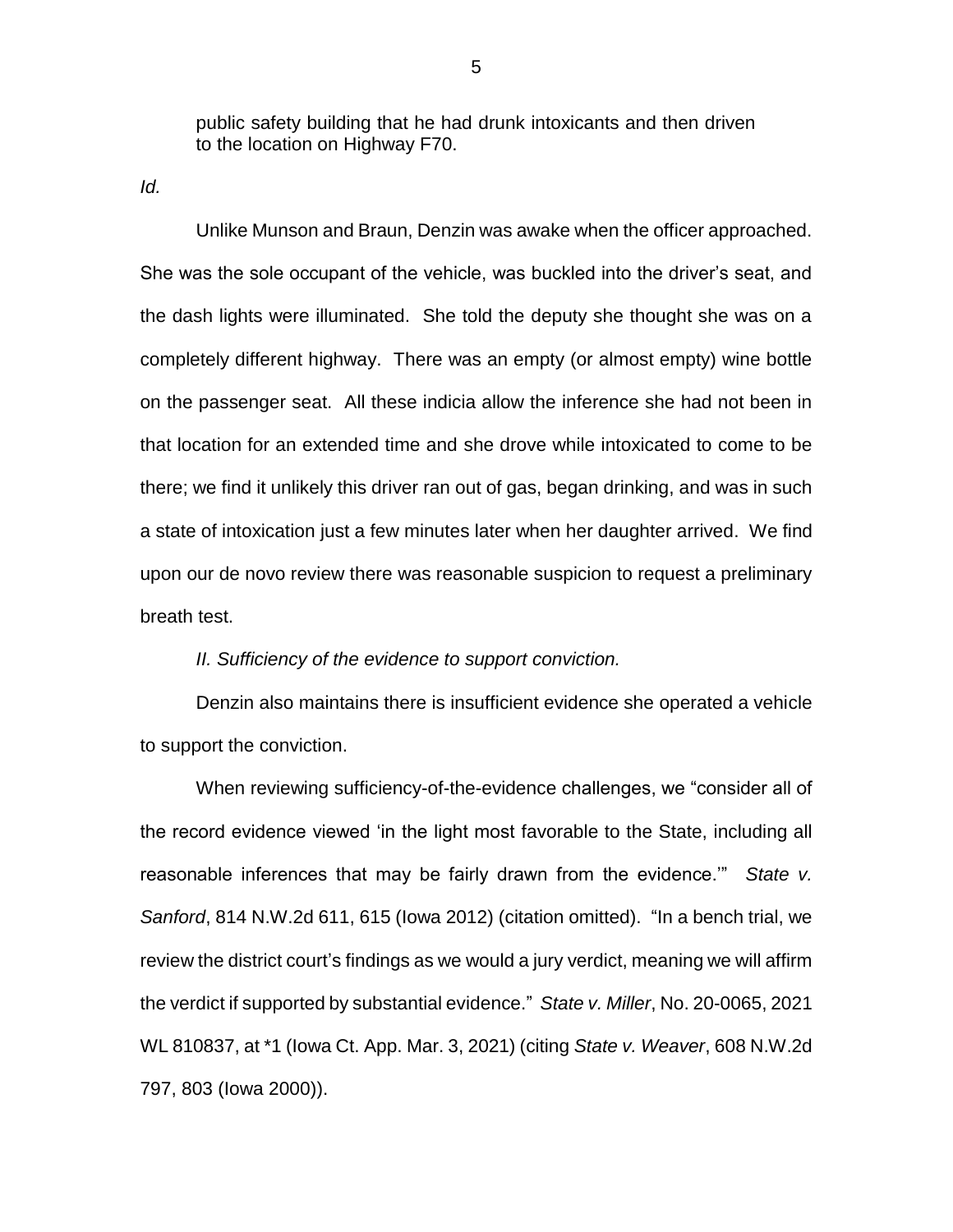In *Boleyn*, 547 N.W.2d at 204–05, the defendant argued the State failed to prove he was operating a vehicle when a police officer found him sleeping in the driver's seat of a vehicle parked in a cemetery. The court noted, "Boleyn was wearing his seat belt, slumped over the steering wheel, with an open bottle of beer between his thighs. The keys were in the ignition, but the engine was not running." *Boleyn*, 547 N.W.2d at 204. Our supreme court concluded "Boleyn, who was sleeping in a motionless vehicle with the engine not running, was not operating a vehicle when he was approached by the officers." *Id.* at 205. Boleyn, however, was "contest[ing] the sufficiency of the evidence supporting the verdict, not the invocation of the implied consent statute." *Id.* "Therefore all the evidence is considered in determining whether he had operated the vehicle while intoxicated prior to the arrival of the officers." *Id.*

The *Boleyn* court continued its analysis:

At the time of his arrest, Boleyn stated that he had drunk "one quart" of beer, and had started drinking at home. The only alcohol container in the vicinity was the three-quarters full thirty-two ounce bottle of beer between his thighs. At trial, he admitted that he started drinking at noon and consumed between six and twelve beers before going to the cemetery. He further admitted that he could feel the effects of the alcohol when he traveled to the cemetery. There is substantial evidence that Boleyn was intoxicated while en route to the cemetery.

After our review of the record, considered in the light most favorable to the State, we find substantial evidence that Boleyn had driven to the cemetery in an intoxicated condition. The fact that he shut off the engine before he was observed by officers does not nullify his prior unlawful operation of the vehicle.

#### *Id.* at 205–06.

"[C]urrent case law provides there is no 'operation' of a motor vehicle within

the terms of the OWI statute unless the vehicle is in motion or the engine is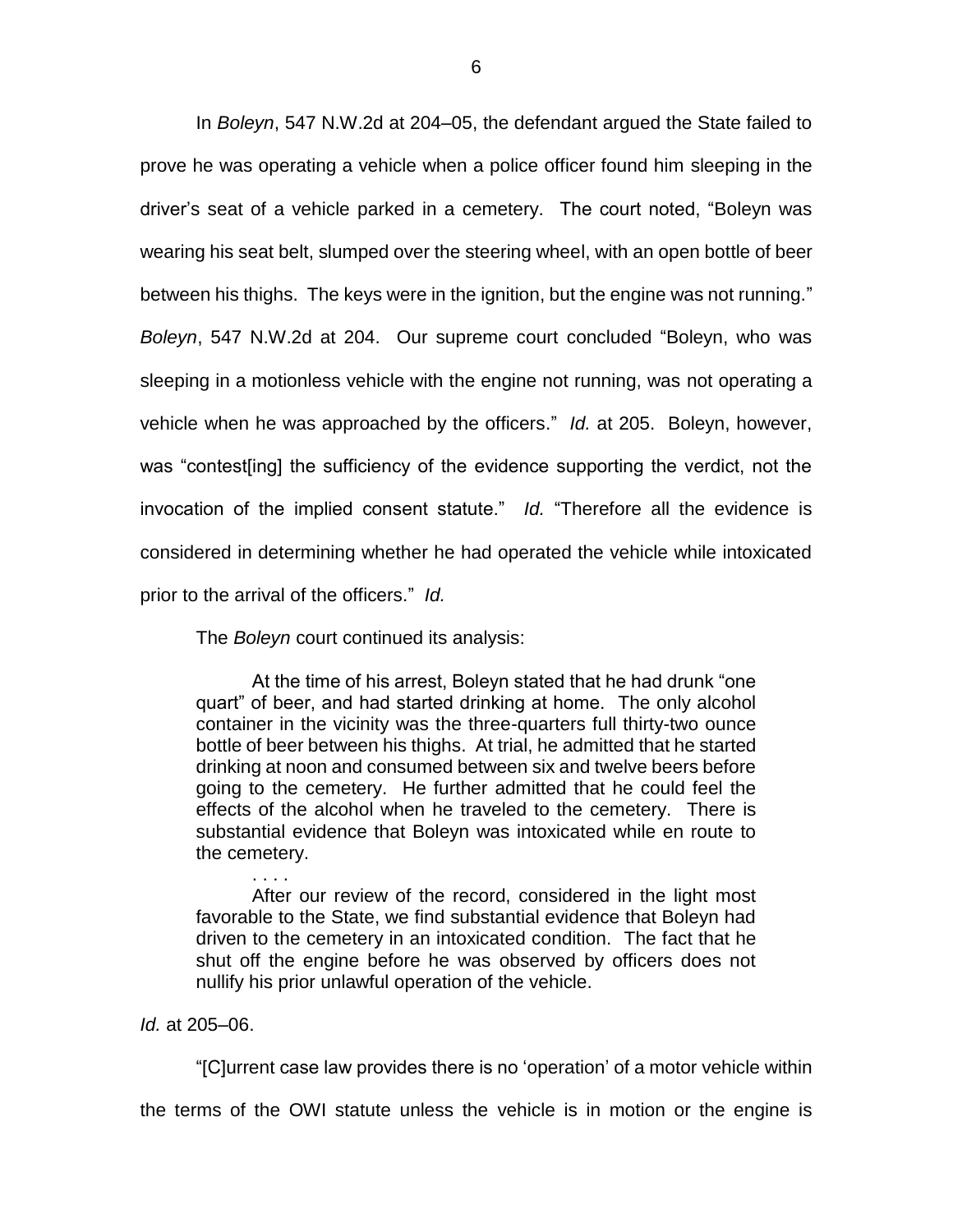running." *State v. Hopkins*, 576 N.W.2d 374, 377 (Iowa 1998). "The evidence may fail to prove that an intoxicated defendant was in the process of operating a motor vehicle when the authorities found him or her. Nevertheless, circumstantial evidence may establish that the defendant *had* operated while intoxicated when driving to the location where the vehicle was parked." *Id.* at 377–78.

#### Circumstantial evidence

is the proof "of one fact, or a set of facts, from which the existence of the fact to be determined may reasonably be inferred." Circumstantial evidence involves two things: (1) "the assertion of witnesses as to what they have observed," and (2) "a process of reasoning, or inference, by which a conclusion is drawn." Circumstantial evidence "must be based upon the evidence given, together with a sufficient background of human experience to justify the conclusion."

*Id.* at 378 (citation omitted).

Here, Denzin was awake when the officer approached. She was the sole occupant of the vehicle, was buckled into the driver's seat, and the dash lights were illuminated. She told the deputy she thought she was on a completely different highway. There was an empty (or almost empty) wine bottle on the passenger seat. In addition, Deputy Marchant noted five to six ounces of alcoholic beverage in a thirty-two-ounce cup in the cup holder. Also found in the car was an empty can of an alcoholic beverage. We also note Denzin's daughter indicated Denzin called her crying and somewhat incoherent. The daughter expressed some surprise the deputy arrived at the scene before she did. When the daughter attempted to move the vehicle, they discovered it was out of gas and the battery was insufficiently charged to start the engine. The daughter indicated the Honda Pilot had a push-button start, so the fact the keys were on the driver's seat does